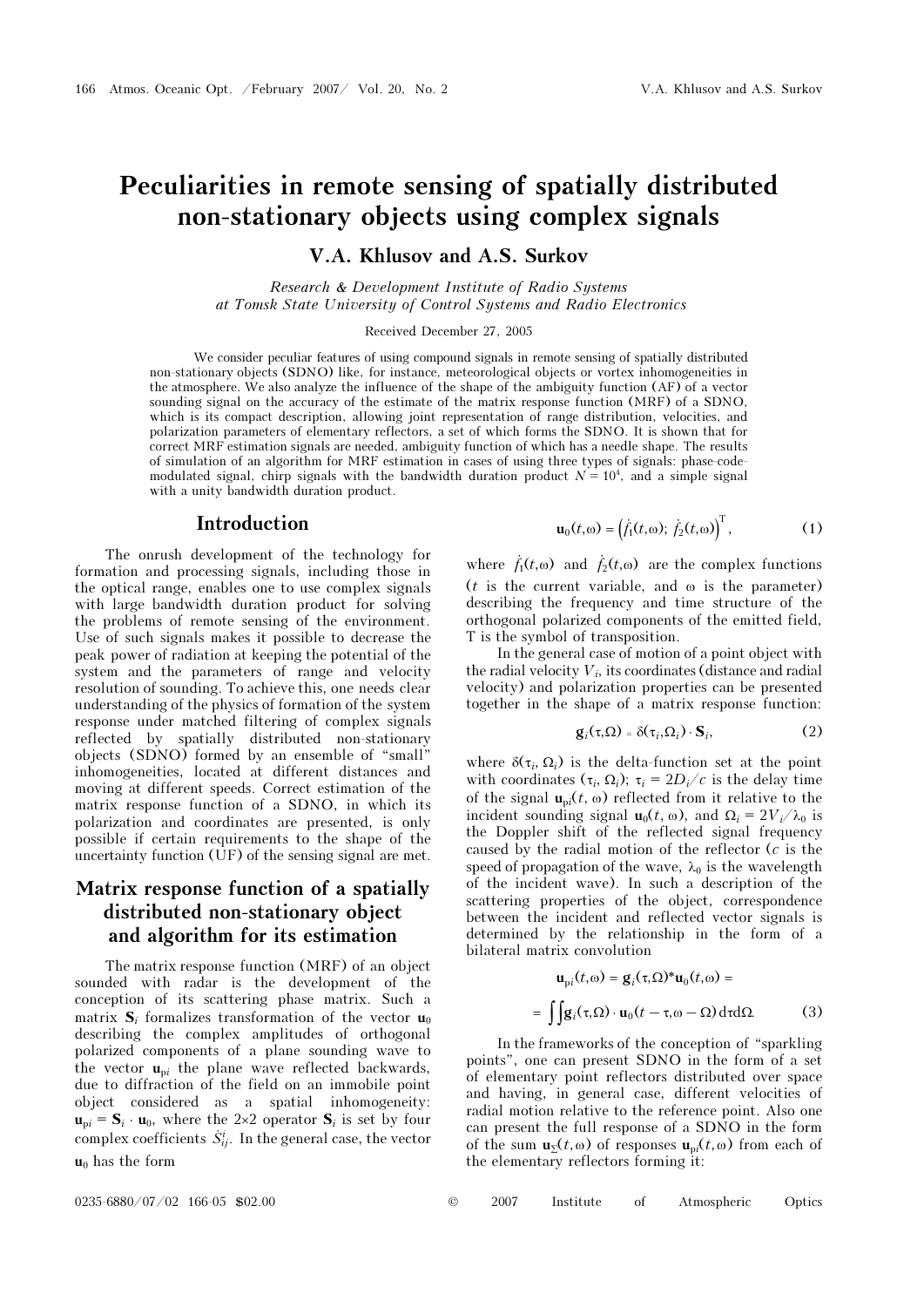$$
\mathbf{u}_{\Sigma}(t,\omega) = \sum_{i=1}^{N} \mathbf{u}_{pi}(t,\omega) =
$$

$$
= \sum_{i=1}^{N} \mathbf{g}_{i}(\tau,\Omega)^{*} \mathbf{u}_{0}(t,\omega) = \mathbf{G}_{\Sigma}(\tau,\Omega)^{*} \mathbf{u}_{0}(t,\omega), \qquad (4)
$$

the matrix response function  $\mathbf{G}_{\Sigma}(\tau,\Omega)$  is equal to the sum of MRF of elementary reflectors, the set of which forms the SDNO. In the general case, the problem of joint estimation of polarization and coordinates of the objects sounded is to estimate the matrix response function  $\mathbf{G}_{\Sigma}(\tau,\Omega)$ , which involves these parameters, using the reflected signal  $\mathbf{u}_{\Sigma}(t,\omega)$  recorded at the known sounding signal  $\mathbf{u}_0(t, \omega)$ .

As was shown<sup>1</sup> in the case when reflected signal  $u_{\Sigma}(t,\omega)$  is observed in the presence of a white-noise unpolarized component, the optimal estimate  $\hat{\mathbf{G}}_{\Sigma}(\tau,\Omega)$ of the response function  $\mathbf{G}_{\Sigma}(\tau,\Omega)$  is formed by use of a vector bilateral matrix convolution of the reflected and sounding vector signals set by the relationship

$$
\mathbf{J}(t,\omega) = \mathbf{u}_{\Sigma}(t,\omega) \odot \mathbf{u}_{0}(\tau,\Omega) =
$$
\n
$$
\iint \mathbf{u}_{\Sigma}(t-\tau,\omega-\Omega) \otimes \mathbf{u}_{0}^{*}(\tau,\Omega) d\tau d\Omega =
$$
\n
$$
= \mathbf{G}_{\Sigma}(\tau,\Omega)^{*} \underbrace{\mathbf{u}_{0}(t,\omega) \odot \mathbf{u}_{0}(\tau,\Omega)}_{\mathbf{X}_{0}(t,\omega)} =
$$
\n
$$
= \mathbf{G}_{\Sigma}(\tau,\Omega)^{*} \mathbf{X}_{0}(t,\omega) \Rightarrow \hat{\mathbf{G}}_{\Sigma}(\tau,\Omega), \tag{5}
$$

where " $\odot$ " is the symbol of vector convolution, " $\otimes$ " is the symbol of Kroneker product. If certain requirements  $= G_{\Sigma}(\tau, \Omega)^* \mathbf{X}_0(t, \omega) \Rightarrow \hat{G}_{\Sigma}(\tau, \Omega),$  (5)<br>where " $\odot$  " is the symbol of vector convolution, " $\otimes$ " is<br>the symbol of Kroneker product. If certain requirements<br>to the signals  $\dot{f}_1(t, \omega)$  and  $\dot{f}_2(t, \omega)$  have be

to the signals 
$$
f_1(t, \omega)
$$
 and  $f_2(t, \omega)$  have been met in  
Eq. (1), such that the following relationship is fulfilled  

$$
\mathbf{X}_0(t, \omega) = \mathbf{u}_0(t, \omega) \odot \mathbf{u}_0^+( \tau, \Omega) =
$$

$$
= \begin{pmatrix} \dot{B}_{11}(t, \omega); & \dot{B}_{12}(t, \omega); \\ \dot{B}_{21}(t, \omega); & \dot{B}_{22}(t, \omega); \end{pmatrix} \approx \dot{B}(t, \omega) \begin{pmatrix} 1 & 0 \\ 0 & 1 \end{pmatrix}, \qquad (6)
$$

the error in estimating MRF formed according to Eq. (5) is proportional to the level of δ-correlation the error in estimating MRF formed according to Eq. (5) is proportional to the level of  $\delta$ -correlation between the signals  $f_1(t, \omega)$  and  $f_2(t, \omega)$  for all possible shifts in frequency and time delay and is the best according to the criterion of the maximum signal-tonoise ratio at the output of the system processing between the signals  $f_1(t, \omega)$  and  $f_2(t, \omega)$  for all possible<br>shifts in frequency and time delay and is the best<br>according to the criterion of the maximum signal-to-<br>noise ratio at the output of the system processing<br>the and B t - $\dot{B}_{22}(t,\omega)$  is identical to that of the generalized autocorrelation functions of the signals  $f_1(t, \omega)$  and noise ratio at the output of the system processing<br>the vector signal. The shape of the functions  $\dot{B}_{11}(t, \omega)$ <br>and  $\dot{B}_{22}(t, \omega)$  is identical to that of the generalized<br>autocorrelation functions of the signals  $\dot{f}_1$  $\begin{array}{c} \text{th} \ \text{all} \ \hat{f}_2 \ \hat{B} \end{array}$  $\dot{B}_{12}(t,\omega)$  and  $\dot{B}_{21}(t,\omega)$  is identical to that of the  $\begin{align} \text{1.6}\ \text{1.7}\ \text{1.8}\ \text{1.8}\ \text{1.9}\ \text{1.9}\ \text{1.1}\ \text{1.1}\ \text{1.1}\ \text{1.1}\ \text{1.1}\ \text{1.1}\ \text{1.2}\ \text{1.2}\ \text{1.1}\ \text{1.2}\ \text{1.2}\ \text{1.3}\ \text{1.4}\ \text{1.5}\ \text{1.6}\ \text{1.6}\ \text{1.7}\ \text{1.7}\ \text{1.8}\ \text{1.8}\ \text{1.9}\ \text{1.9}\ \text{1.9}\ \text{1.9}\ \text{1.$ generalized correlation functions of the signals  $f_1(t, \omega)$ autocorrelat<br>  $\dot{f}_2(t, \omega)$ , re<br>  $\dot{B}_{12}(t, \omega)$  are<br>
generalized<br>
and  $\dot{f}_2(t, \omega)$ . and  $\hat{f}_2(t,\omega)$ . The signals, for which the relationship (6) has been fulfilled, are called orthogonal,<sup>2</sup> and the function  $\mathbf{X}_0(t,\omega)$  is called the matrix uncertainty function (MUF) of the vector signal  $\mathbf{u}_0(t,\omega)$ .<sup>1</sup>

The general scheme of the algorithm (5) for optimal estimation of MRF of a spatially distributed object<sup>1,3,4</sup> is shown in Fig. 1.

Two scalar signals are formed at the output of the device for formation of the orthogonal components of the sounding vector signal (FOCVSS):  $\dot{f}_1(t, \omega)$  and  $\dot{f}_2(t, \omega)$ , obeying the relationship (6), which drive, through the decoupling device (circulator), the branches of the polarization divider PD of the transmitting antenna. The wave is emitted to space along the direction toward SDNO, which is the decoupling<br>es of the polarization<br>intenna. The wave<br>tion toward SDNO<sub>.</sub><br> $\mathbf{e}_0(t) = (\dot{f}_1(t); \dot{f}_2(t))^T$ . 0<br>a<br>S

described by the vector  $\mathbf{e}_0(t) = (\dot{f}_1(t); \dot{f}_2(t))^T$ 

The wave  $\mathbf{e}_p(t)$  reflected from the SDNO is received by the same antenna (detector), and two to space along the direction tow<br>described by the vector  $\mathbf{e}_0(t) = \begin{pmatrix} 1 \\ 1 \end{pmatrix}$ <br>The wave  $\mathbf{e}_p(t)$  reflected<br>received by the same antenna<br>scalar signals  $f_{p1}(t)$  and  $f_{p2}(t)$ scalar signals  $\dot{f}_{p1}(t)$  and  $\dot{f}_{p2}(t)$  are formed at the output of the orthogonal branches of the polarization divider, the set of which composes the observed vector signal  $\mathbf{u}_{p}(t) = (\dot{f}_{p1}(t); \dot{f}_{p2}(t))^{\text{T}}$ if by the same antenna (detector), and two<br>signals  $f_{p1}(t)$  and  $f_{p2}(t)$  are formed at the<br>of the orthogonal branches of the polarization<br>, the set of which composes the observed vector<br> $\mathbf{u}_p(t) = (\dot{f}_{p1}(t); \dot{f}_{p2}(t))^T$ e<br>01<br>scarar signars  $f_{p1}(t)$  and  $f_{p2}(t)$ <br>output of the orthogonal br<br>divider, the set of which com<br>signal  $\mathbf{u}_p(t) = (f_{p1}(t); f_{p2}(t))^T$ <br>components  $f_{p1}(t)$  and  $f_{p2}(t)$ components  $\dot{f}_{p1}(t)$  and  $\dot{f}_{p2}(t)$  of this signal is processed



Fig. 1. Algorithm for estimation of the matrix response function of a spatially distributed non-stationary object.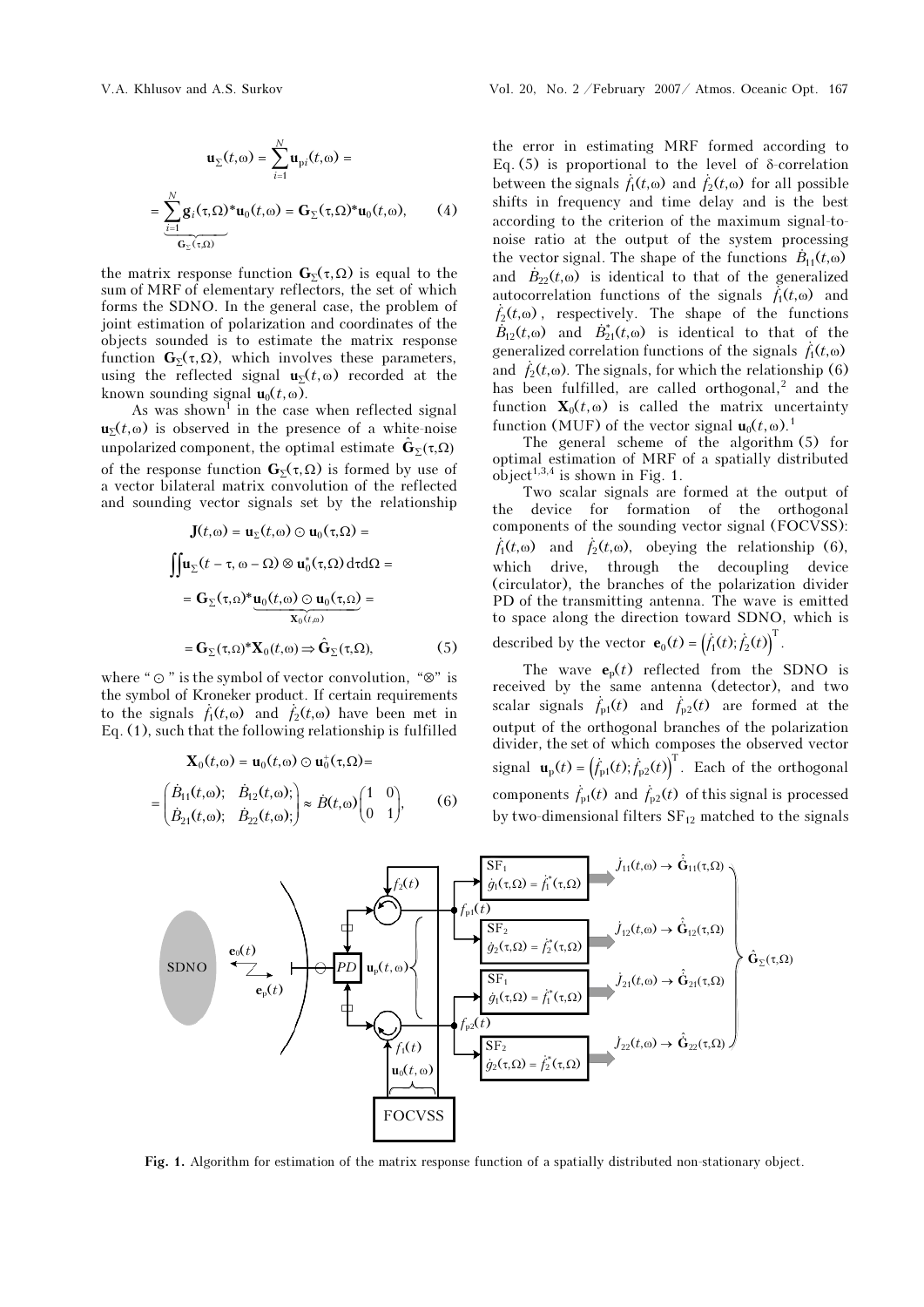168 Atmos. Oceanic Opt. /February 2007/ Vol. 20, No.<br>  $\dot{f}_1(t, \omega)$  and  $\dot{f}_2(t, \omega)$ , at the output of which the scalar responses  $j_{ij}(t, \omega)$  are formed, the set of which, in their turn, is the estimate  $\hat{\mathbf{G}}_{\Sigma}(\tau,\Omega)$  of the matrix response function of the SDNO, provided that the relationship (6)  $f_1(t, \omega)$  and  $f_2(t, \omega)$ , at the output of wl<br>responses  $\dot{J}_{ij}(t, \omega)$  are formed, the set of v<br>turn, is the estimate  $\hat{G}_{\Sigma}(\tau, \Omega)$  of the m<br>function of the SDNO, provided that the i<br>is valid for the signals  $\dot{f}_1(t,$  $f_2(t, \omega)$ . In practice, the two-dimensional matched filter is realized in the form of a multi-channel (in frequency) system for joint processing of the received signals.<sup>5</sup>

## Requirements to the signals determining the frequency and time **structure of the orthogonally polarized**<br> **components of the sounding flux**<br>
The following relationships follow from Eq. (6)<br>
for the signals  $\hat{f}_1(t,\omega)$  and  $\hat{f}_2(t,\omega)$ , determining the components of the sounding flux **orthogona**<br>**f the sour**<br>ationships fol<br>and  $\dot{f}_2(t, \omega)$ ,

The following relationships follow from Eq. (6) Is  $\hat{f}_1(t, \omega)$  and  $\hat{f}_2(t, \omega)$ , determining the<br>d time structure of the components of<br>flux with the orthogonal polarization:<br> $\hat{B}_{11}(t, \omega) \approx \hat{B}_{22}(t, \omega) = \hat{B}(t, \omega)$ . (7) frequency and time structure of the components of the sounding flux with the orthogonal polarization: こうし t<br>:<br>.

$$
\dot{B}_{11}(t, \omega) \approx \dot{B}_{22}(t, \omega) = \dot{B}(t, \omega), \tag{7}
$$

$$
\vec{B}_{11}(t, \omega) \approx \vec{B}_{22}(t, \omega) = \vec{B}(t, \omega), \qquad (7)
$$

$$
\left| \frac{\vec{B}_{12}(t, \omega)}{|\vec{B}(0, 0)|} \right| \approx \frac{\left| \frac{\vec{B}_{21}(t, \omega)}{|\vec{B}(0, 0)|} \right|}{\left| \vec{B}(0, 0) \right|} = \delta \ll 1 \to 0. \qquad (8)
$$

The formed estimate of the MRF of the spatially distributed object is described by the formula |<br>|-<br>| e<br>*j* 

$$
\mathbf{J}(t,\omega) = \begin{pmatrix} \dot{J}_{11} & \dot{J}_{12} \\ \dot{J}_{21} & \dot{J}_{22} \end{pmatrix} = \mathbf{G}_{\Sigma}(\tau,\Omega)^* \mathbf{X}_0(t,\omega) \approx
$$

$$
\approx \begin{pmatrix} \dot{G}_{11}(\tau,\Omega)^* \dot{B}(t,\omega); & \dot{G}_{12}(\tau,\Omega)^* \dot{B}(t,\omega) \\ \dot{G}_{21}(\tau,\Omega)^* \dot{B}(t,\omega); & \dot{G}_{22}(\tau,\Omega)^* \dot{B}(t,\omega) \end{pmatrix} =
$$

$$
= \mathbf{G}_{\Sigma}(\tau,\Omega)^* \dot{B}(t,\omega) \Rightarrow \hat{\mathbf{G}}_{\Sigma}(\tau,\Omega). \tag{9}
$$
It is obvious, that in the ideal case, when the mutual correlation  $|\dot{B}_{12}(t,\omega)|$  of the signals  $f_1(t,\omega)$  and

It is obvious, that in the ideal case, when the It<br>mutual<br> $\dot{f}_2(t, \omega)$  $f_2(t, \omega)$  has been equal to zero for all possible relative shifts in frequency and time, and the forms of the mutual correlation  $\left|\vec{B}_{12}(t,\omega)\right|$  of the signals  $\dot{f}_1(t,\omega)$  has been equal to zero for all possible<br>shifts in frequency and time, and the form<br>generalized autocorrelation functions  $\dot{B}_{11}(t)$  $\dot{B}_{11}(t, \omega)$  and  $\dot{f}_2(t)$  as<br>hifts<br>gener<br> $\dot{B}_{22}(t)$  $\dot{B}_{22}(t,\omega)$  of these signals have degenerated to deltafunction, i.e., when the following relationship holds:

$$
\mathbf{X}_0(t, \omega) = \mathbf{u}_0(t, \omega) \odot \mathbf{u}_0^+(\tau, \Omega) = \begin{pmatrix} \frac{\text{matrix delta-function}}{1 & 0} \\ \delta(0, 0) & 1 \end{pmatrix}, \quad (10)
$$

the formed estimate (9) is absolutely precise (the filtering property of the delta-function).

## The effect of shape of the MUF of a sounding signal on the accuracy of estimation of the matrix response function of a SDNO

To qualitatively estimate the effect of the shape of the MUF of a sounding signal on the accuracy of

measuring the MRF, computer simulation of the algorithm for measuring MRF was performed (see Eq. (9) and Fig. 1). Simulation was carried out using the MathCAD software package. A set of N independent elementary (point) spatially distributed reflectors with different radial velocities of motion V relative the transmitting-receiving device (antenna) and different polarization properties set by the backscattering phase matrix of the ith elementary reflector of the SDNO model was taken as the model of the SDNO. The matrix response function of the model of the SDNO was described by the formula

$$
\mathbf{G}_{\Sigma}(\tau,\Omega) = \sum_{i=1}^{N} \mathbf{g}_{i}(\tau_{i},\Omega_{i}) = \sum_{i=1}^{N} \Phi(\tau',\Omega')^{*}
$$

$$
*\left\{\delta(\tau_{i},\Omega_{i}) \cdot \overbrace{\widetilde{\mathbf{R}}(\theta_{0}^{i}) \cdot \widetilde{\mathbf{F}}(\epsilon_{0}^{i})}^{\tilde{\mathbf{L}}(\epsilon,\Theta)} \cdot \left(\begin{array}{c} \lambda_{1}^{i} & 0 \\ 0 & \lambda_{2}^{i} \end{array}\right) \cdot \overbrace{\mathbf{F}(\epsilon_{0}^{i}) \cdot \mathbf{R}(\theta_{0}^{i})}^{\tilde{\mathbf{L}}(\epsilon,\Theta)} \right\}, \quad (11)
$$

where  $\mathbf{F}(\epsilon_0^i)$  and  $\mathbf{R}(\theta_0^i)$  are the unitary operators, whose product determines the operator  $\mathbf{L}(\varepsilon, \theta) = \mathbf{F}(\varepsilon_0^i) \cdot \mathbf{R}(\theta_0^i)$ of transformation of the coordinate system of description of the backscattering phase matrix of the ith elementary reflector in passing from its polarization eigenvector basis to the Cartesian basis<sup>1</sup>;  $\delta(\tau_i, \Omega_i)$ is delta-function set at the point with coordinates  $\tau_i$ on the plane "delay time – Doppler shift",  $\Omega_i$  ("∼" is the symbol of transposition);  $\Phi(\tau', \Omega')$  is the twodimensional smoothing function determining the correlation of the neighbor reflectors of the model (two-dimensional Gaussian function with the peak width on the time axis being  $\Delta \tau' = 2$  ns and on the frequency axis  $\Delta \Omega' = 50$  kHz). fu<br>g<br>λ.<br>λ!

Distributions of the values of the distance  $D_i$ , radial velocity  $V_i$ , eigenvalues  $\lambda^i_{1(2)}$  of the backscattering phase matrix, angles of ellipticity  $\varepsilon_0^i$ , and orientation  $\vec{\theta}_0^i$  of the polarization eigenvector basis for each of the elementary reflectors of the model were set by independent random number generators with the known distribution laws. The parameters of the distributions of the aforementioned values were selected so that the main volume of the two-dimensional function of the MRF norm is located in the limited area on the plane "delay time – Doppler shift". The shape of the MRF of the model and its position on the plane  $[\tau, \Omega]$  are presented in Fig. 2.

In modeling three kinds of vector signals were used as sounding signals: noise-like phase-code-modulated (PCM) signals, chirp signals, and simple signal with a unity bandwidth duration product  $(N = \Delta f_s \tau_s)$ .

The matrix functions of uncertainty of such vector signals have qualitative differences in the form. Durations of PCM and chirp signals are identical and are equal to  $\tau_p = 20 \cdot 10^{-6}$  s, the bandwidth duration products are equal to  $N = 10^4$ . With such parameters, the cross section widths of the main peak of their uncertainty function along the axes of the frequency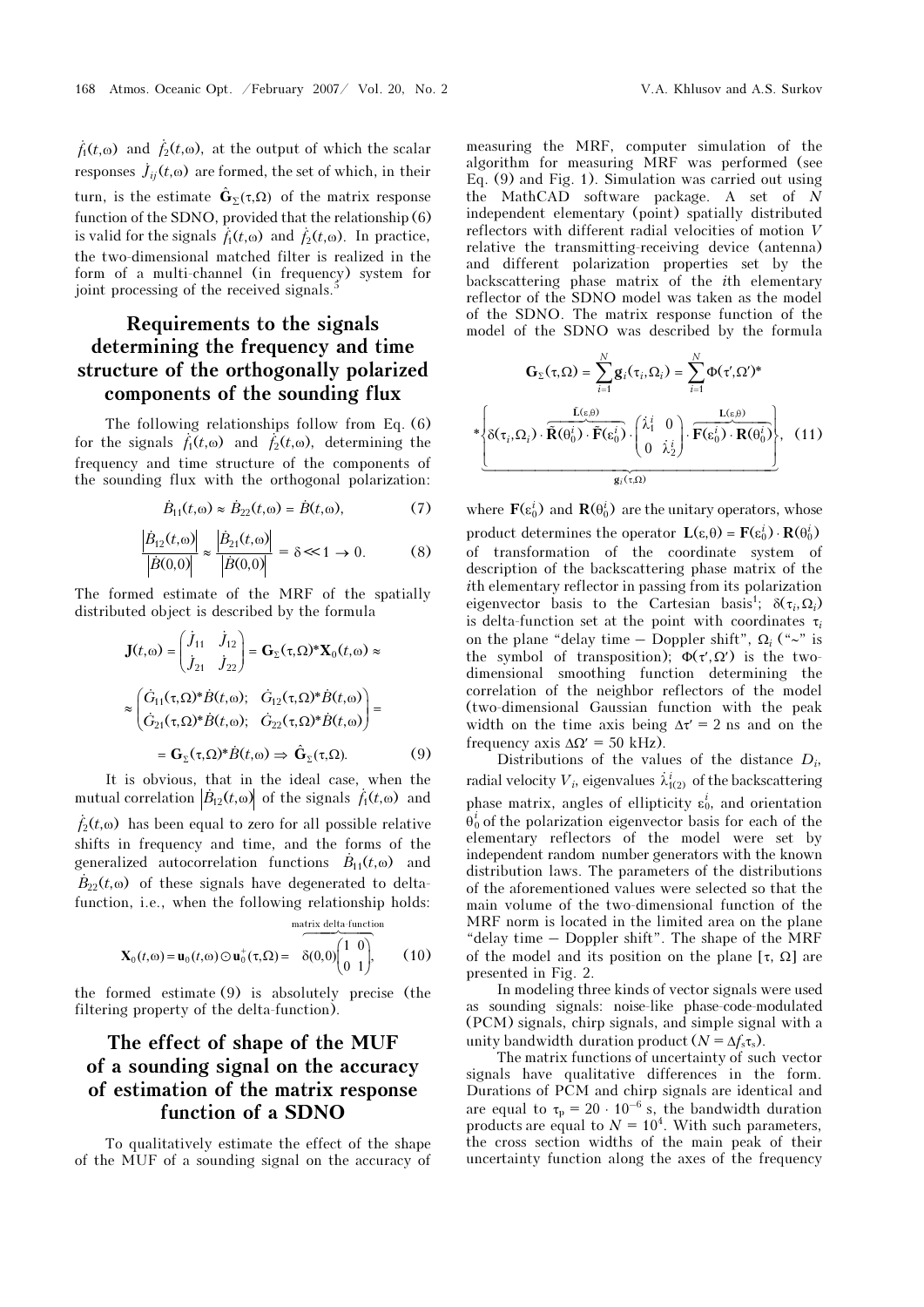shift and time delay are equal to 50 kHz and 2 ns, respectively, and the spectrum width is  $\Delta f_s \approx 500$  MHz. The duration of simple signal was also taken equal to 2 ns.



Fig. 2. Shape of the MRF norm of the model of spatially distributed object.

Thus, we have chosen, for modeling, the signals having equal frequency bands  $\Delta f_s \approx 500 \text{ MHz}$  while qualitatively different uncertainty functions (the shapes of UF of the selected signals can be found, for example, in Ref. 6). The vector PCM signal was formed using two orthogonal *m*-sequences of the length  $N = 10^5 + 1$ . The vector chirp signal was formed using two radio

Frequency, MHz

signals with counter directed linear change of frequency<sup>1</sup> relative to the common central point of the spectrum.

 The results of simulation of the algorithm for estimation of MRF of the model of a SDNO (see Fig. 1) using the aforementioned sounding signals are shown in Fig. 3.

The results are presented in the form of twodimensional functions on the plane "delay time – Doppler shift", gradations of gray scale represent the amplitude of the function.

Black color corresponds to the maximum value of the function marked by the corresponding figure. White color corresponds to the zero value of the shown function. The amplitude scale is transformed to gray scale according to linear law. Wsh<br>to<br>G

The forms of the absolute value of the element  $\dot{G}_{11}(\tau, \Omega)$  and the norm  $\sqrt{\|\mathbf{G}_{\Sigma}(\tau, \Omega)\|}$  of the model MRF, respectively, are shown in Figs. 3a and e for making a comparison of the initial MRF and its estimates obtained. respectively, are shown in Figs. 3*a* and *e* for making a comparison of the initial MRF and its estimates obtained.<br>The shape of the obtained estimates of the absolute value of the element  $\dot{G}_{11}(\tau,\Omega)$  and the absolut

The shape of the obtained estimates of the absolute of the norm  $\sqrt{\|\mathbf{G}_{\Sigma}(\tau,\Omega)\|}$  of MRF in using the PCM sounding signal are shown in Figs. 3b and f.

Similar results obtained in using the chirp sounding signal are shown in Figs. 3c and  $q$ , and that using simple signal are shown in Figs. 3d and  $h$ .



Fi<br>*G*  $G_{11}(\tau,\Omega)$  of MRF of the SDNO model (a); norm of MRF of the SDNO model (e); estimate of the element  $G_{11}(\tau,\Omega)$  for FCM **ig. 3.** Initial MRF of spatially distributed object and its estimates for different kinds  $\dot{G}_{H}(\tau,\Omega)$  of MRF of the SDNO model (*a*); norm of MRF of the SDNO model (*e*); estimate of the norm of MRF for FCM-signal (*f*  $\dot{G}_{11}(\tau, \Omega)$  for LFM-signal (c); estimate of **Fig. 3.** Initial MRF of spatially distributed object and its estimates for different kinds of signal: absolute value of the element  $G_{11}(\tau,\Omega)$  of MRF of the SDNO model (*a*); norm of MRF of the SDNO model (*e*); estim for "simple" signal  $(h)$ .